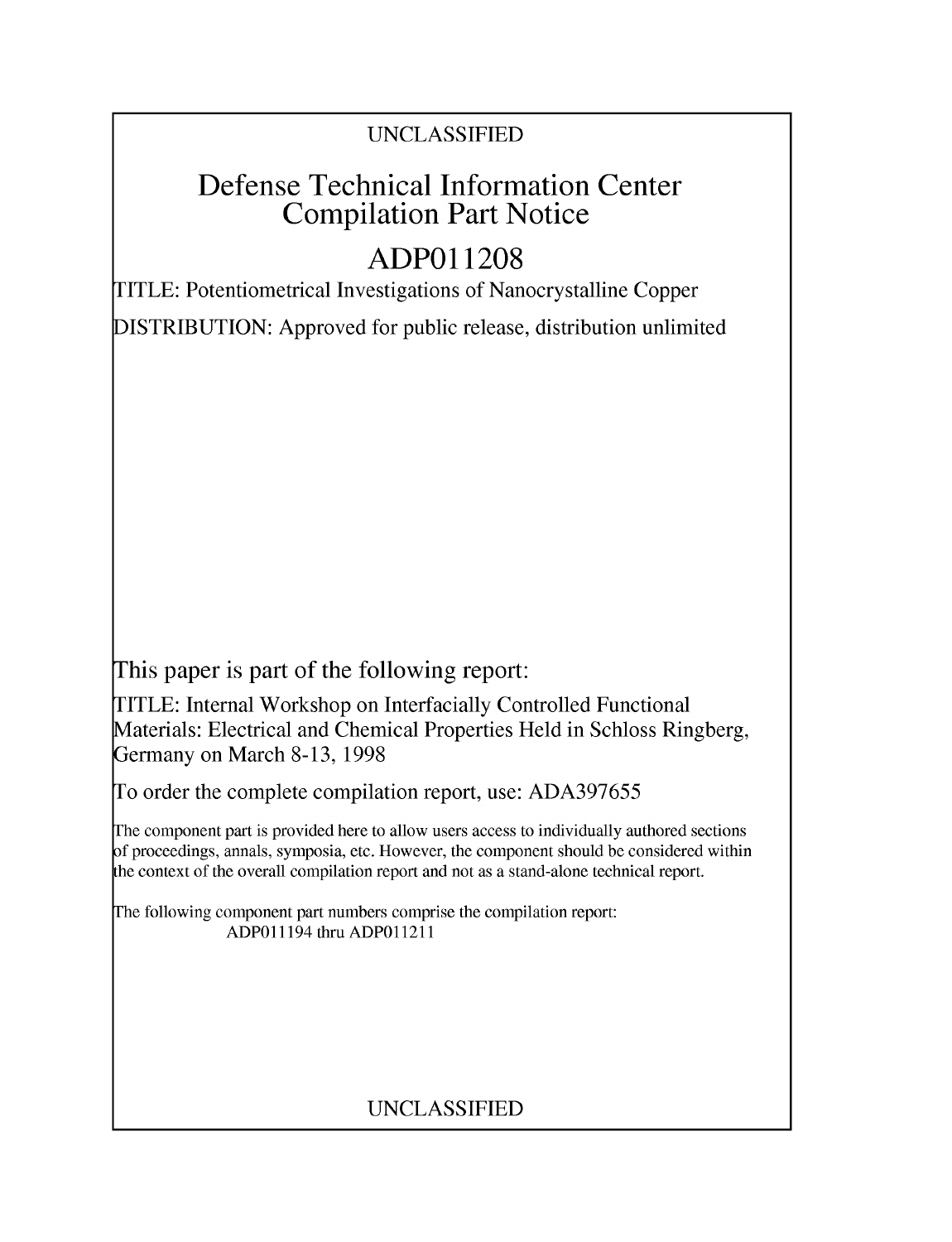

Solid State Ionics 131 (2000) 165-174



## Potentiometrical investigations of nanocrystalline copper

Ch.P. Gräf, U. Heim, G. Schwitzgebel\*

*FBll.3 Physical Chemistry, Saarland University, 66041 Saarbriicken, Germany* Received 3 February 1999; received in revised form 5 May 1999; accepted 18 May 1999

### Abstract

Various samples of nanocrystalline copper have been investigated as electrodes in acid  $CuSO<sub>4</sub>$  solutions, with the objective of examining growth and relaxation processes by studying the time dependence of the potential E. During the dissolution of Cu<sub>2</sub>O the disproportionation of Cu<sup> $+$ </sup> ions and the formation of nanocrystalline copper was detected in the  $E(t)$ curve. A simple model for estimating the surface relaxation according to the Gibbs-Wulff theorem was applied to crystals with shapes varying between cube and octahedron. When the edge atoms are included in the energetic calculations, the excess surface energy becomes dependent on the size of the crystals. Surface relaxation then interferes with crystal growing. In agreement with these results, no separate time region of relaxation could be found for the *E(t)* of nanocrystalline copper. It was shown that the accurate measurement of electrode potentials of copper requires attention to the specific electrochemical properties of copper, above all its extreme sensitivity to  $O_2$  traces. A simple procedure has been developed for trapping  $O_2$  in the cell and monitoring its absence electrochemically. © 2000 Elsevier Science B.V All rights reserved.

*Keywords:* Nanocrystalline copper electrodes; Cu growth and relaxation; Surface energy calculation

creases with decreasing diameter for a constant and the gas phase or of atoms or ions between the amount of substance. This excess free energy,  $\Delta G_{GT}^{\alpha}$ , solid and ion-conducting phase. This means that the is the driving force for recrystallization of the local exchange equilibrium, and thus the measuregrowing of particles at the expense of smaller ones. ment, is not or not markedly influenced by the global The degree of the non-equilibrium state can be non-equilibrium. determined by  $\Delta G_{\text{GT}}^{\text{ex}},$  e.g.: in the case of small liquid Another type of non-equilibrium  $(\Delta G_{\text{GW}}^{\text{ex}})$  has to droplets as the excess vapour pressure (Gibbs- be taken into account in the case of crystals. The Thomson) and in the case of small solid particles or Gibbs-Wulff theorem states that the equilibrium nanocrystalline samples in contact with appropriate shape of a free crystal is characterized by a minimum

**1. Introduction** ionic conductors by measuring the excess EMF,  $\Delta E^{ex}$  [1-4]. In these techniques there is an active The surface Gibbs energy of small particles in- exchange of atoms or molecules between the liquid

of free surface energy, which requires constancy of <sup>2</sup><br>
<sup>3</sup>Corresponding author. Tel.: +49-681-302-2913; fax: +49-<br>
<sup>3</sup>Corresponding author. Tel.: +49-681-302-2913; fax: +49-<br>
<sup>3</sup>Corresponding author. Tel.: +49-681-302-2913; fax: +49-<br>
<sup>3</sup>Corresponding author. Tel.: +49-6 *E-mail address:* g.schwitzgebel@rz.uni-sb.de (G. Schwitz-<br> *E-mail address:* g.schwitzgebel@rz.uni-sb.de (G. Schwitz-<br>
of a metal crystal should exhibit different electrode

<sup>0167-2738/00/\$ -</sup> see front matter © 2000 Elsevier Science BY. All rights reserved. PII: S0167-2738(00)00631-7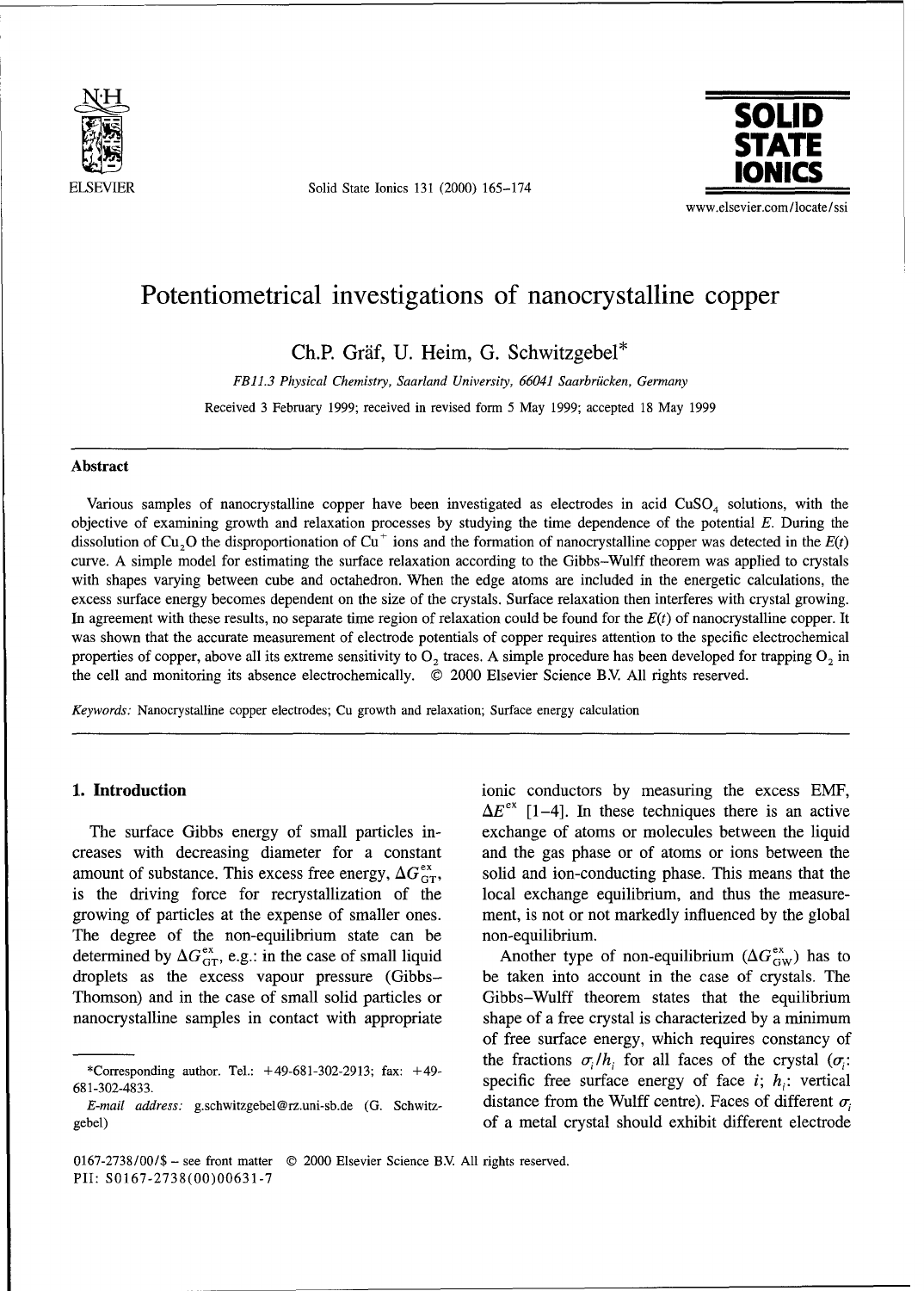potentials,  $E_i$ , when in electrochemical exchange **2. Theory** with a ion conducting phase. But this has never been proved unequivocally and probably it cannot be *2.1. Excess EMF of nanocrystalline metals* proved, because no defined reversible electrode potential exists on a defect-free face of a single The Gibbs energy change of a chemical reaction, crystal of macroscopic dimensions ( $>100 \mu m^2$ ) [5]. The measurement process itself is based on the this reaction is the cell reaction and if the electrode presence of defects - ad-atoms, steps, kinks and reactions with the electrolyte are reversible. screw dislocations - but there is no guarantee that  $\Delta_{\mathbb{R}}$ new face types do not appear when steps degenerate.

A better chance for indirect evidence of  $E_i$  differ- In the specific cell, ences can be expected from investigations of nanocrystalline metals, which are normally prepared in non-equilibrium shapes. Since  $\Delta G_{\text{GW}}^{\text{ex}}$  like  $\Delta G_{\text{GT}}^{\text{ex}}$  the metal in its microcrystalline state M<sub>mc</sub> is in is inversely proportional to the particle diameter equilibrium with metal ions  $M^{2+}$ , (Section 2.3), differences in  $E_i$  will be magnified according to the same proportionality. The fraction of edge atoms increases even more greatly, so that  $(z_{+})$ : charge number). A similar equilibrium is supthe measuring process is facilitated. Thus, the pro-<br>posed for the nanocrystalline metal  $M_{nc}$ , cess of equilibration of the shape of crystals, which we call surface relaxation, is in principle superimposed on the growth process and it is an interesting so that the cell reaction is given by question, if it can be detected by EMF or other phenomenological measurements, e.g. calorimetry [6,7]. and its EMF by

The literature on recrystallization in contact with a neighbouring phase only seldom refers the Ostwald ripening [8]. One example of a quantitative time law of EMF change has been published [1], but there are With Eq. (1) one obtains  $(F: Faraday constant)$ more examples of qualitative observations [9-11]. Relaxation under the influence of stored excess free energy of strain,  $\Delta G_s^{\text{ex}}$ , is a general phenomenon in solid state science, which has often been supposed to  $\ln \frac{1}{2}$  and  $\Delta G^{ex}$  can be made up from different has a use detectible and determinished potentionation. be also detectable and determinable potentiometrically [13–15]. **A**  $G^{ex} = \Delta G^{ex} + \Delta G^{ex} + \Delta G^{ex}$  (8) Kinetic laws of relaxation have not been studied **Kinetic** laws of relaxation have not been studied

by EMF techniques hitherto. Some features of A generalized Gibbs-Thomson equation,  $\Delta E^{ex}(t)$  curves in our previous work on nanocrystalline copper  $(Cu_{nc})$  [12] seemed to suggest relaxation effects. However, because of the peculiarities of the  $(\bar{r}: \text{mean radius}; \sigma)$ : specific interfacial energy;  $V_M$ : two-step electrode reaction of Cu and its extreme molar volume of M;  $g$ : geometrical factor of the sensitivity against  $O_2$ , other interpretations must be order of 1, describing the shape of the particles) taken into account. Therefore one of the objectives is valid for the excess surface free energy  $\Delta G_{\text{GT}}^{\text{ex}}$ of this work was to scrutinize  $\Delta E^{ex}(t)$  curves. The [16]. The excess free energy of strain  $\Delta G_{\rm s}^{ex}$  has been other was to treat surface relaxation from a very calculated using the micro strain  $\epsilon$  and mechanical simplified point of view, in order to foresee how this stress laws [3,15] and for  $\Delta G_{\text{GW}}$  an exemplary type of relaxation could proceed. estimation will be given below (Section 2.3).

 $\Delta_{\rm p}G$ , can be determined in a electrochemical cell, if

$$
\Delta_{\rm R} G = -z_{\rm c} F \Delta E \tag{1}
$$

$$
M_{nc}/\text{solution with M}^{z+}/M_{mc},\tag{2}
$$

$$
M^{z+} + z_+ e^- = M_{\text{mc}} \text{ (right side)}
$$
 (3)

$$
M^{z+} + z_+ e^- = M_{nc} \text{ (left side)}
$$
 (4)

$$
M_{nc} \rightarrow M_{mc} \tag{5}
$$

$$
\Delta E^{\text{ex}} = E_{\text{mc}} - E_{\text{nc}}.\tag{6}
$$

$$
-\Delta_{\rm R}G=\Delta G^{\rm ex}=\overline{z}_c F\,\Delta E^{\rm ex}.\tag{7}
$$

$$
\Delta_{\rm R} G^{\rm ex} = \Delta G^{\rm ex}_{\rm GT} + \Delta G^{\rm ex}_{\rm s} + \Delta G^{\rm ex}_{\rm GW} \tag{8}
$$

$$
\Delta G_{\text{GT}} = g \sigma V_{\text{M}} / \bar{r} \tag{9}
$$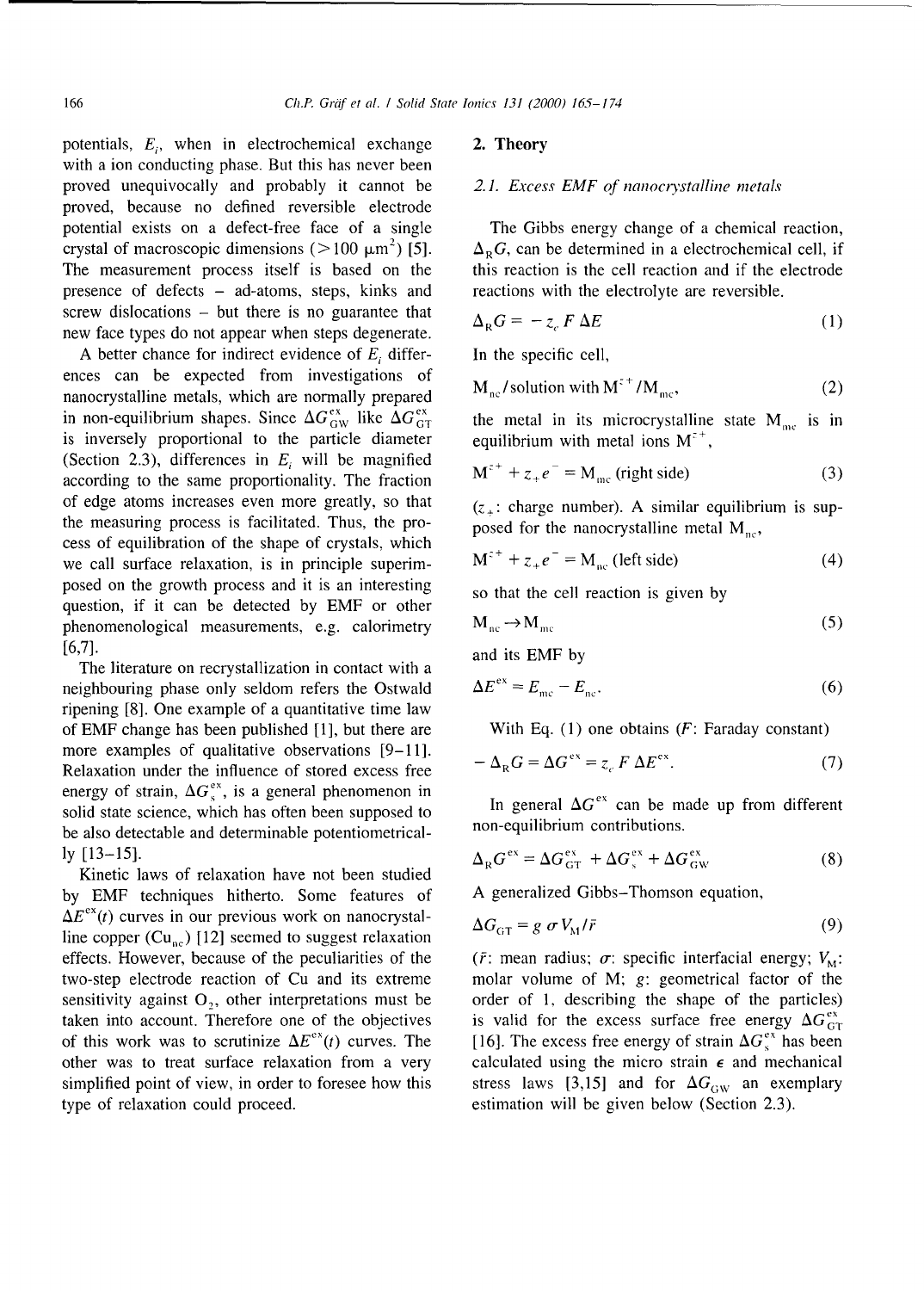Gibbs energy  $\Delta G_{GT}^{\text{ex}}$  of an assembly of crystals. The from the centre,  $r_{100}$  and  $r_{111}$ , or by a single literature on this phenomenon is enormous [17], but parameter  $\alpha$ , defined in Eq. (13). literature on this phenomenon is enormous  $[17]$ , but one must distinguish between several types of growth. The growth of M<sub>nc</sub> crystals in contact with a solution, which exchanges ions with the metal, is more than one order of magnitude faster than intrinsic grain growth [3]. Furthermore, this contact <br>interior according to the simplest model [21], the surface<br>the surface atom is the sum of the energies of growth may proceed conservatively, i.e. all material energy per surface atom is the sum of the energies of <br>which discolves (from emallor entrols) is deposited the free bonds. The bond energy for closed-packed which dissolves (from smaller crystals) is deposited the free bonds. The bond energy for closed-packed  $\theta$  metals,  $\iota$ , comes from the sublimation energy,  $\Delta_i U$ on bigger ones, or non-conservatively, when material metals,  $\iota$ , comes from the solution by corresponded and  $(N_A: Avogadro$  number) is lost into the solution by corrosion. All forced growth processes, induced by electrochemical deposition techniques [18], are also non-conservative.

The early results of Wagner [8] on contact growth The specific surface energies ( $\sigma_{100}$  and  $\sigma_{111}$ ) are of free spherical particles (Ostwald ripening) have obtained by reference to the surface area using the been confirmed for surface layers [19]. Diffusion atomic radius  $r_a$ control of the elementary steps leads to

$$
\bar{r}(t) = r_0 \left(1 - \gamma_d t\right)^{-1/3} \tag{10}
$$

and reaction control to *p* 

$$
\bar{r}(t) = r_0 (1 - \gamma t)^{-1/2}
$$
 (11)

where  $\gamma$  contains informations about the grain size surface is written in the form of distribution. With different meanings of  $\gamma$  the time laws of Eqs. (10) and (11) can also be derived in the case of non-conservative growth. But this condition has not yet been treated exhaustively and other time  $(M: \text{ molar mass}; \rho: \text{ density}; r_* : \text{ radius of a sphere})$ laws may exist  $[19]$ . with identical volume).

Eqs. (10) and (11) can be combined with Eq. (9). The functions  $f(\alpha)$  and  $k(\alpha)$  contain geometrical

$$
\Delta E^{\text{ex}} = \left(\gamma + \gamma' t\right)^{-1/2} \tag{12}
$$

explicitly starts from particle shapes, which are crystals and with Eq. (7) the excess EMF can be already in the Gibbs-Wulff equilibrium. For an calculated. Taking the maximal differences on the approximate estimation of surface energy differ- ordinate of Fig. 1 between a macroscopic single ences, we may consider fcc crystals composed of crystal  $(r<sub>s</sub>=1$  mm) and a nanocrystal  $(r<sub>s</sub>=20$  nm), only two types of planes (100) and (111), i.e. the one obtains

2.2. Grain growth **cube**, the octahedron and the mixed forms which are predominant for Cu [20]. The shape of the crystals An increase of  $\bar{r}$ , i.e. grain growth, lowers the can be described by normal distances of the planes

$$
\alpha = r_{111}/r_{100}\sqrt{3}(\text{cube}) \ge \alpha \ge 1/\sqrt{3}(\text{octahedron})
$$
\n(13)

$$
\psi = \Delta_s U / 6 N_A \tag{14}
$$

$$
\bar{r}(t) = r_0 \left(1 - \gamma_t t\right)^{-1/3}
$$
\n(15a)\n
$$
\bar{r}(t) = r_0 \left(1 - \gamma_t t\right)^{-1/3}
$$

$$
\tau_{100} = \psi / r_a^2 \tag{15b}
$$

Neglecting entropic and volume contributions  $(G \cong U)$ , the molar excess Gibbs energy of the

$$
\Delta G_{\rm GW}^{\rm ex} = (M \Delta_{\rm s} H/N_{\rm A} \rho r_a^2 r_s) \{f(\alpha) + r_a k(\alpha) / r_s\}
$$
\n(16)

With Eq. (11) for instance, one obtains terms for the calculation of the surface and of the edge length (see Appendix A). The expression in braces of Eq. (16) (see Fig. 1) exhibits a minimum at which has been found for  $Ag_{nc}$  in  $Ag^+$  complex  $\alpha = 0.145$  for  $f(\alpha)$  (neglecting edge atoms) and a solutions [1]. small shift of this minimum for decreasing crystal size. This minimum corresponds to the Gibbs-Wulff *2.3. Surface relaxation* equilibrium shape with minimal surface energy.

With Eq. (16) the energetic difference between In his derivation of growth laws Wagner [8] high (non-equilibrium) and low energy (relaxed)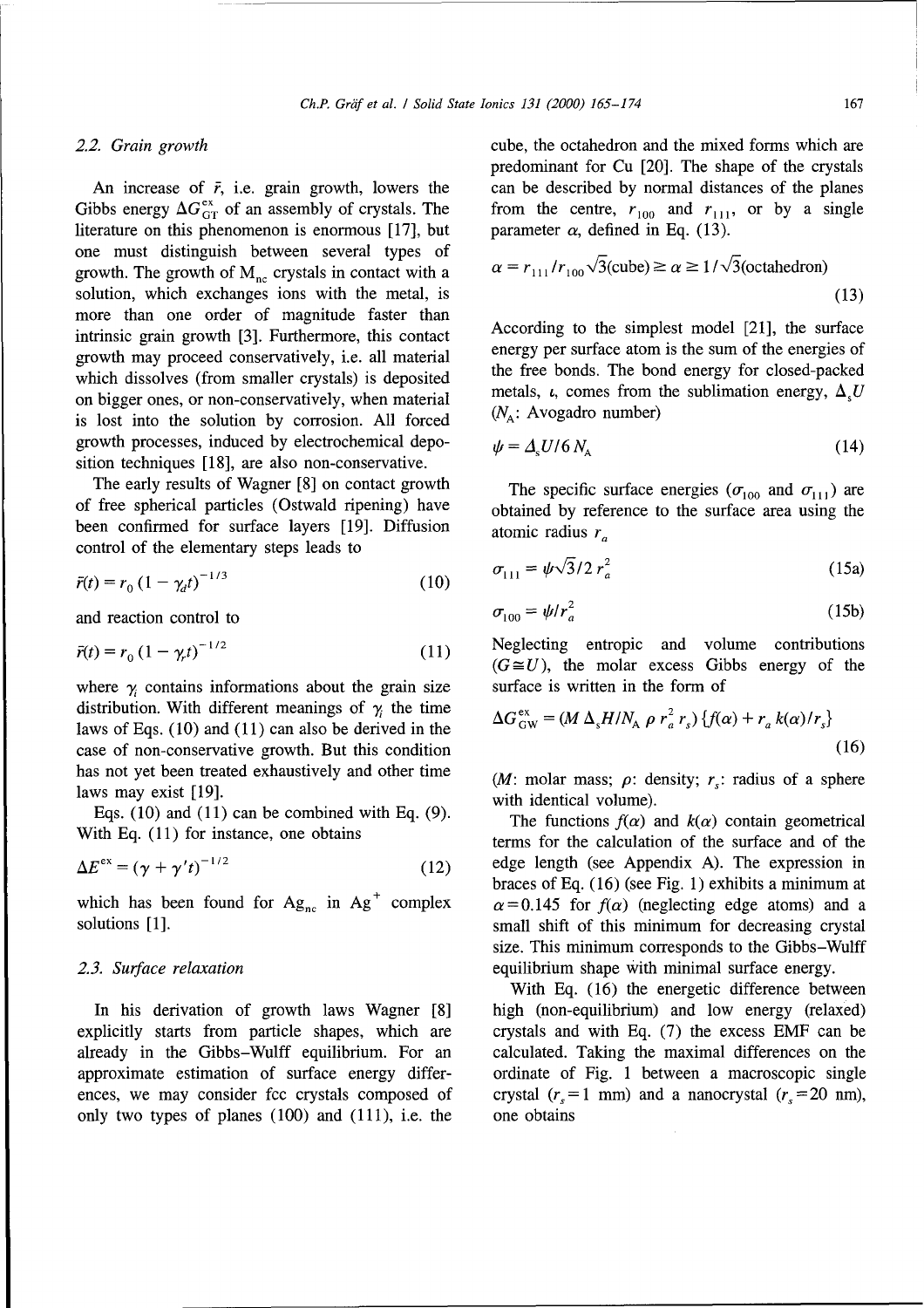

Fig. 1. Shape-dependent factor of molar Gibbs-Wulff energy  $\Delta G_{\rm GW}^{\rm ex}$  (cf. Eq. (16)).

|                                  |                         | $\Delta U_{\rm GW}^{\rm ex}(1\,{\rm mm})\approx 3\,{\rm mJ\,mol}^{-1}\,\,\Delta U_{\rm GW}^{\rm ex}(20\,{\rm nm})\approx 1\,{\rm kJ\,mol}^{-1}$ |                |
|----------------------------------|-------------------------|-------------------------------------------------------------------------------------------------------------------------------------------------|----------------|
| $\Delta E^{\text{ex}}_{\rm{GW}}$ | $\approx 16 \text{ nV}$ | $\Delta E_{\rm GW}^{\rm ex}$                                                                                                                    | $\approx$ 5 mV |

is included, nanocrystals  $(r_s=20 \text{ nm})$  with  $\alpha$  values the shape equilibrium must in principle be discussed between  $\sqrt{3}$  (cube) and  $2/\sqrt{3}$  (cubooctahedron) have according to the Gibbs-Wulff-Kaischew theorem nearly constant surface energies and might be rather  $(c.f. [18] p. 152)$  and because in the solution the stable towards small fluctuations, whereas relaxation specific surface energy must be replaced by the in the region  $1/\sqrt{3}$  (octahedron) $\ge \alpha \ge 2/\sqrt{3}$  always interfacial energy. Nevertheless, one can conclude

$$
d\alpha/dt = -k'(\partial \Delta G_{\text{GW}}^{\text{ex}}(\alpha)/\partial \alpha)_{r_{\text{c}}=\text{const}}
$$
 (17)

it is easy to see that the rate law not only depends on the starting point  $\alpha$ , but also on the size of r, of the crystal. Relaxation of shapes between cube and cubooctahedron will only begin when  $\partial \Delta G_{\text{GW}}^{\text{ex}}/\partial \alpha$ In principle these quantities are in a measurable  $\qquad$  0 i.e. when  $r_s$  will have grown over 20 nm. The range for nanocrystals, but they can rarely be dis-<br>important consequence is that relaxation is coupled tinguished from other excess energies. with growing. Our treatment is simplified and only Another interesting fact is that when edge energy approximate, because for polycrystalline materials ends in the minimum. (even from Fig. 1) that there is no simple and With the assumption that the relaxation kinetics characteristic time law for surface relaxation pro $d\alpha/dt$  is driven by the gradient of  $\Delta G_{\text{GW}}^{ex}$ , cesses. The kinetics of a whole assembly of nanocrystals can not be predicted, which means that a direct experimental detection is not possible. Its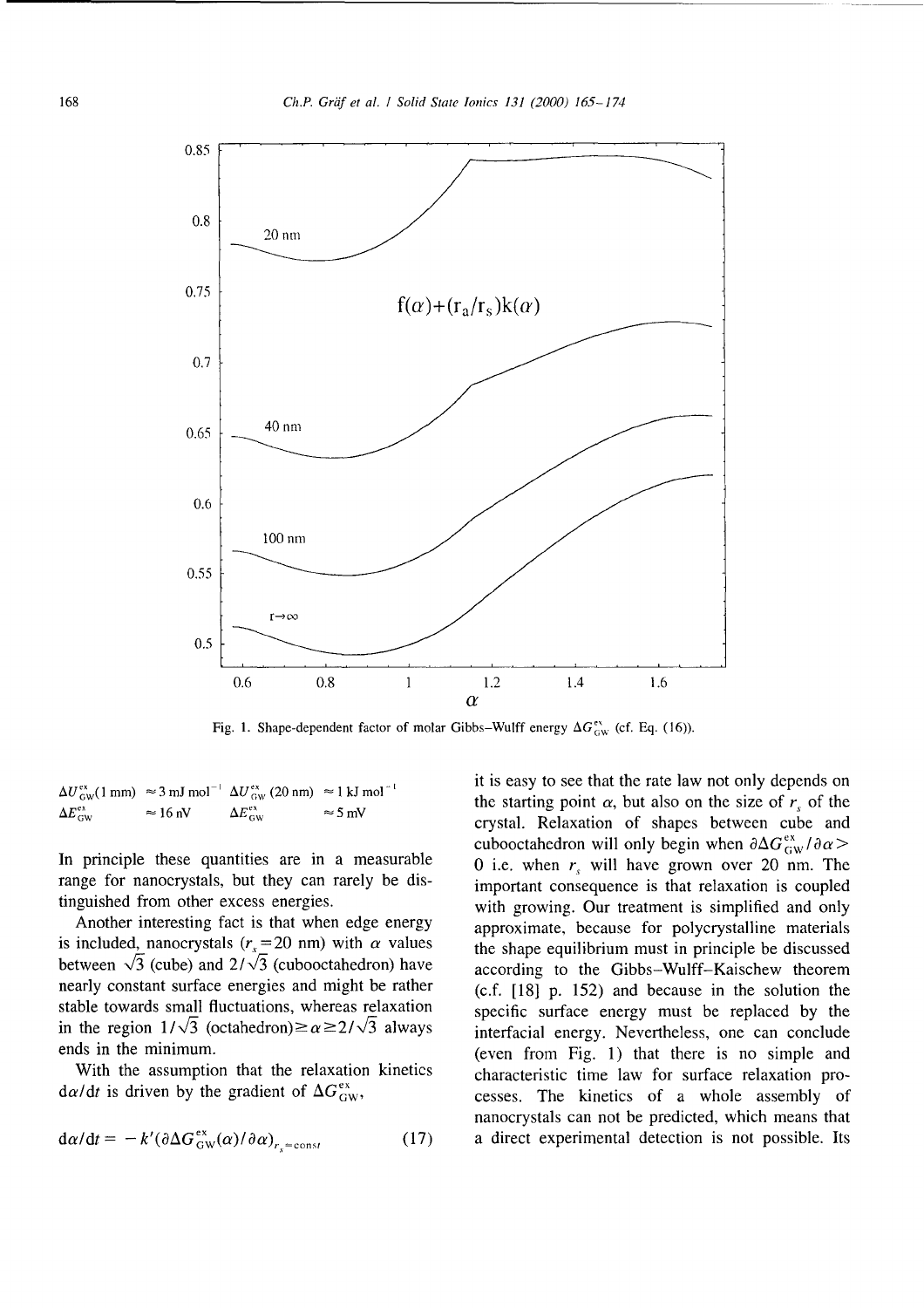measurement would require that other equilibrium current of reaction (I) has been found to be more processes are excluded. than five times higher for  $Cu_{nc}$  than for  $Cu_{mc}$  [21],

processes occurring at a Cu electrode in a solution with Cu ions. It is well known that the Cu oxidation follows a two-step mechanism,

$$
Cu+ + e- = CuE1 = E10 + (RT/F) ln[a(Cu+)/a(Cu)]
$$
 (I)

$$
Cu2+ + e- = Cu+
$$
  
\n
$$
E_{II} = E_{II}^{0} + (RT/F) \ln[a(Cu^{2+})/a(Cu^{+})]
$$
 (II)

potentials  $E_i$  and  $E_{II}$  are equal, so that the chemical surfaces of Cu<sub>mc</sub> this metallic state will impose its reaction of Cu<sup>+</sup> disproportionation (III) is also in  $a$ (Cu<sup>+</sup>) value on Cu<sub>nc</sub>, so that reaction (III) is

$$
2Cu+ = Cu2+ + Cu
$$
  
\n
$$
K = a(Cu2+) a(Cu)/a(Cu+)2
$$
  
\n
$$
= 2 \times 106 1 mol-1
$$
 (III)

oxygen, which oxidize Cu<sup>+</sup> (see Fig. 2). Then, the than in contact with Cu<sub>nc</sub>. Then reaction (III) backward displacement of reaction (III) leads to a proceeds in the forward direction, meanwhile  $E_i = E_{II}$ backward displacement of reaction (III) leads to a

From electrode kinetics it has been concluded that in Eq. (I) Cu probably reacts mainly out of step positions (Cu<sub>step</sub>) rather than as ad-atom (Cu<sub>ad</sub>) [23]. Then it is easily understandable that the exchange **3.** Experimental



Fig. 2. Simplified scheme of the electrode processes on copper. opening the cell.

because the surface density of step atoms increases *2.4. Electrochemistry of copper* with decreasing crystal size. The electrode potential  $E(Cu_{nc})$  is more negative than  $E(Cu_{mc})$ , so that  $\Delta E^{ex}$ Fig. 2 summarizes in a simplified scheme the in Eq. (6) is positive. The Nernst equations (I) and occurring at a Cu electrode in a solution (II) are applied by expressing  $\Delta G^{ex}$  as

$$
a^*(Cu) = a(Cu_{nc}) = \exp(-\Delta G^{ex}/RT)
$$
 (18)

using an activity  $a^*$  > 1 for Cu<sub>nc</sub>. In the local equilibrium between  $Cu_{nc}$  and the ions  $Cu<sup>+</sup>$  and  $Cu^{2+}$ , Eq. (II) shows that  $a^*(Cu^+)$  in contact with  $Cu_{nc}$  will be enhanced, whereas  $a(Cu^{2+})$  is normally fixed by the  $Cu(II)$  salt contained in the solution.

*Fig. The local equilibrium will not be established if*  $a(Cu^+) \neq a^*(Cu^+)$ , for instance in the presence of in which the exchange current of electrode reaction  $O_2$  traces:  $a(Cu^+) < a^*(Cu^+)$  (see above). The same (I) is orders of magnitude higher than that of reaction inequality arises when normal  $Cu_{\text{mc}}$  and  $Cu_{\text{nc}}$  are (II). In the electrochemical equilibrium the electrode present in the same solution. In the case of large equilibrium. The contract of the contract of the reversed, which means that  $Cu^{2+}$  oxidizes  $Cu_{nc}$ . Therefore, it is necessary to measure  $E(Cu_{mc})$  and  $E(Cu_{nc})$  separately against an inert reference electrode and to subtract the values according to Eq.  $(6)$ . The converse situation must arise, when  $Cu<sub>2</sub>O$  is added to an acid copper salt solution. The oxide This equilibrium can easily be disturbed by traces of dissolves and  $a(Cu^+)$  reaches values even higher oxygen, which oxidize  $Cu^+$  (see Fig. 2). Then, the than in contact with  $Cu_{nc}$ . Then reaction (III) (positive) open circuit overvoltage [22], i.e. a corro- can no longer be valid. Reaction (I) will then sion potential is measured.<br>From electrode kinetics it has been concluded that change current.

The cells were totally made of glass, so that a  $N<sub>2</sub>$ passed through the cell or short-circuited by two three-way valves, completely sealing the cell under a<br>double layer standing N atmosphere. The covers were designed standing  $N_2$  atmosphere. The covers were designed for at least four electrodes, which could be immersed in or taken out of the cell solution. A magnetic  $Cu$   $\longrightarrow$   $Cu$   $\longrightarrow$   $Cu$   $\longrightarrow$   $Cu$   $\longrightarrow$   $Cu$   $\longrightarrow$   $Cu$   $\longrightarrow$   $Cu$   $\longrightarrow$   $Cu$   $\longrightarrow$   $Cu$   $\longrightarrow$   $Cu$   $\longrightarrow$   $Cu$   $\longrightarrow$   $Cu$   $\longrightarrow$   $Cu$   $\longrightarrow$   $Cu$   $\longrightarrow$   $Cu$   $\longrightarrow$   $Cu$   $\longrightarrow$   $Cu$   $\longrightarrow$   $Cu$   $\longrightarrow$   $Cu$   $\longrightarrow$   $Cu$   $\longrightarrow$   $Cu$   $\longrightarrow$   $Cu$   $\longrightarrow$   $Cu$   $\longrightarrow$   $Cu$   $\longrightarrow$   $Cu$  small quantities of  $Cu<sub>2</sub>O$  into the solution without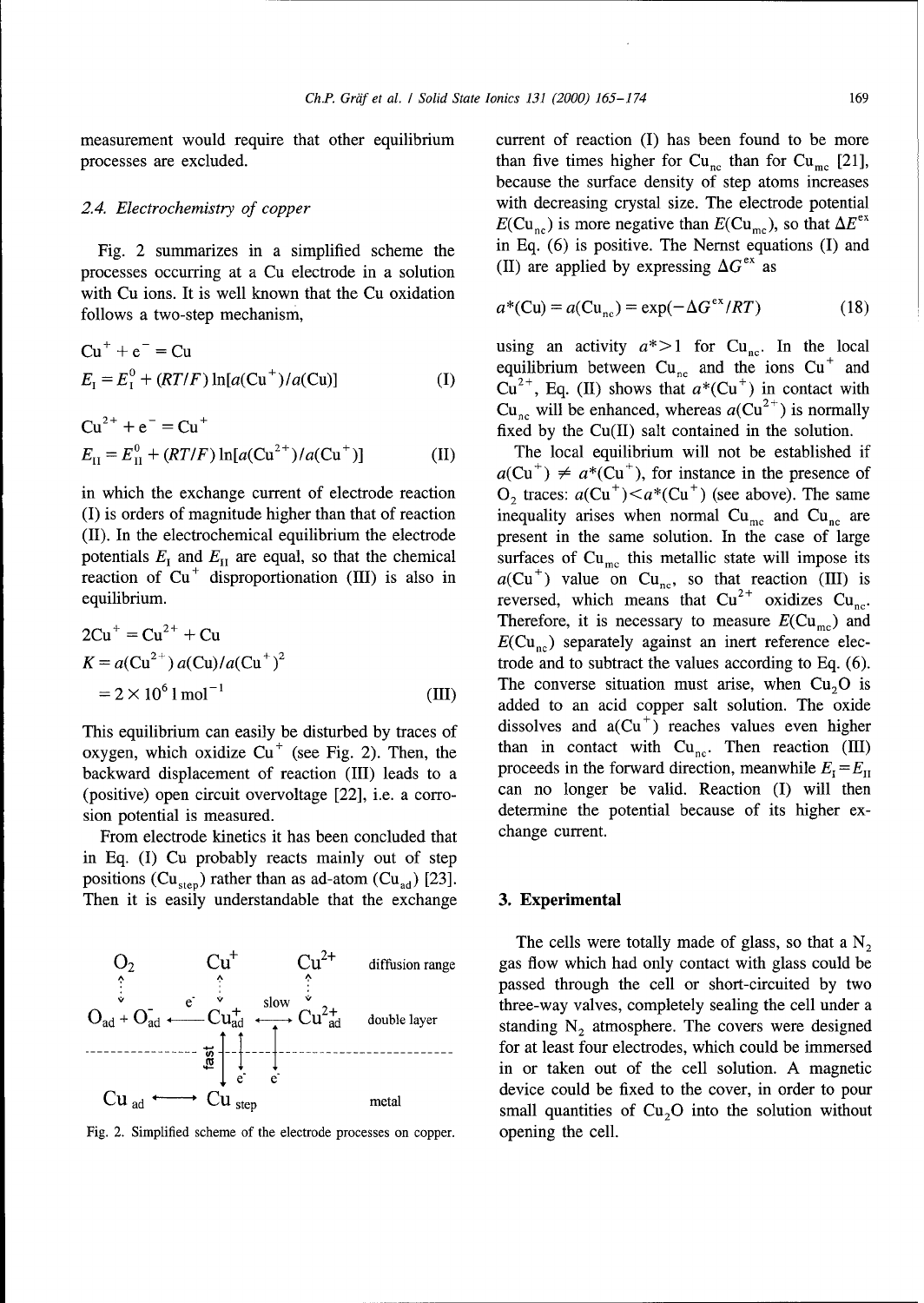densation [24]. Electrodes consisted of manually evaluation, assuming spherical grain shape and logbroken pieces of the  $Cu_{nc}$  tablets, coming from the normal size distribution [25]. The cell voltages were preparation apparatus. Contacts to the electrode leads measured using computer-controlled electrometers consisted of a conducting silver lacquer (Conrad) (Bank, Prema). and an insulation of picein wax (Roth). Commercial Cu wire (99.99%), pre-treated by electrochemical polishing, was used for  $Cu_{mc}$  electrodes. Blank Pt 4. Results and discussion electrodes were wires or small foil strips and cleaned in a H<sub>2</sub> flame. A Hg/HgSO<sub>4</sub> electrode with a Three types of experiments were performed in diaphragm, but filled with the cell solution, was used order to study the changes in the EMF of cells with as reference electrode. Its potential referred to NHE  $\qquad \text{Cu}_{\text{nc}}$  electrodes: They differ with respect to their is not exactly known  $(\sim 0.65 \text{ V})$ , so our results are closeness to the conditions of the local equilibrium. referred to this reference electrode, i.e. they are When nitrogen (99.996%) was used for protection reported as the (negative) EMF values of the cell against oxygen, it was found that a small but  $Hg/HgSO<sub>4</sub>$ ,  $H<sub>2</sub>SO<sub>4</sub>$ , CuSO<sub>4</sub>/Cu.

 $H_2SO_4$  or 0.1 M CuSO<sub>4</sub> in 0.05 M  $H_2SO_4$  (all mV in the positive direction, whereas Cu<sub>nc</sub> is less analytical purity grade) in bidistilled water. For some affected, the effect decreasing with grain size e.g. purposes Cu powder (99.99%) was added to the with  $=4$  nm no shift at all was detected. This

XRD (Siemens D500) patterns. The (111) and (222) different Cu<sub>nc</sub> samples under the slight  $O_2$  corrosion reflections were used for the peak analysis. The (streaming  $N<sub>2</sub>$ ) were compared with the time law of area-weighted mean diameter and the average micro Eq. (12) (Fig. 3). The comparison must be restricted

Cu<sub>nc</sub> samples were prepared by inert-gas con-<br>strain  $\bar{\epsilon}$  were obtained by a Warren-Averbach

reproducible corrosion of copper occurred, which The cell solutions were 0.5 M CuSO<sub>4</sub> in 0.5 M shifted the electrical potentials of Cu<sub>mc</sub> by about 10 solutions. **behaviour is a consequence of the higher exchange** behaviour is a consequence of the higher exchange The grain size of the Cu<sub>nc</sub> was determined from current density of Cu<sub>nc</sub> [22]. Two EMF curves of



Fig. 3. Electrodes of nanocrystalline copper under slow corrosion by **0.**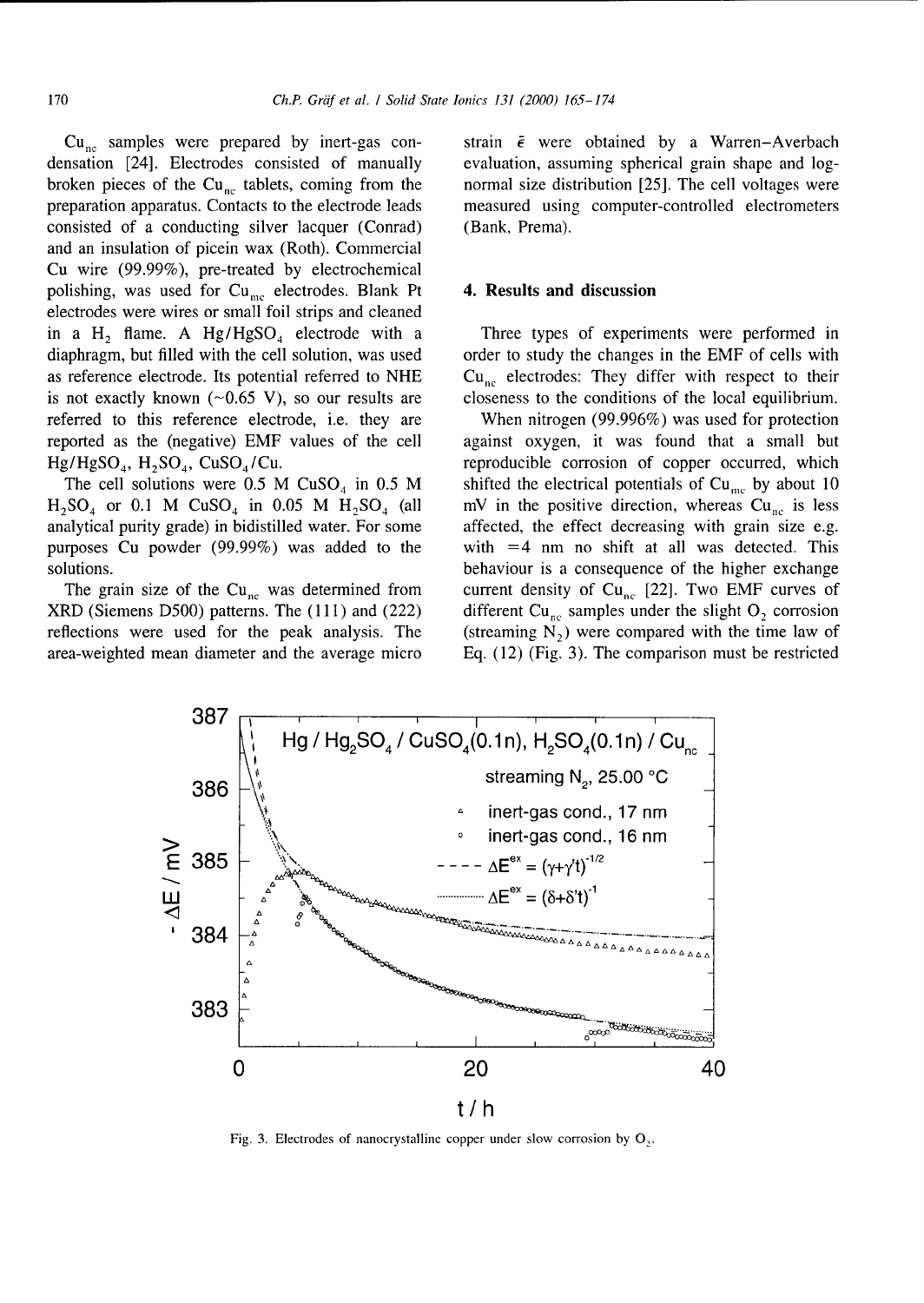to 5 h  $\lt t \lt 15$  h for sample 1, and to  $t \lt 24$  h for Another obvious peculiarity is that during the first yields  $\Delta E^{ex}$  values not fulfilling Eq. (9), which has minimum in the curve, which is reproducible within

An example of the second type of experiments is the time of its preparation (see below). shown in Fig. 4. Here the solution in the closed cell When a small quantity of  $Cu<sub>2</sub>O$  was added to the  $Cu_{nc}$  electrode was immersed thereafter. A compara- of  $Cu_{mc}$  and Pt electrodes changed significantly (Fig.

moved over a long period by the action of the Cu<sub>mc</sub> known, that Cu<sub>2</sub>O reacts in sulphuric acid to Cu<sup>2+</sup> electrode itself (Fig. 5). The best proof of the ions and  $Cu_{nc}$  with intermediate formation of  $Cu<sup>+</sup>$ absence of corrosion is the equality of the potential, ions. However, the mechanism has never been measured at  $Cu_{mc}$ , and at Pt. When the  $Cu_{nc}$  elec- studied in detail. From our experiments we deduce trode was dipped in the solution (tilting of the cell) that  $Cu_{nc}$  forms at least partially at the metal surfaces

sample 2 because of some typical irregularities (cf. hour two different processes are occurring at the Section 5). The extrapolation with Eq. (12) to  $t=0$  Cu<sub>ns</sub> electrode, where the faster one produces a short been well corroborated with many  $Cu_{nc}$  samples of slight variations of shape. We were able to show that various sizes [3]. An extrapolation using the empiri- both effects were caused by the dissolution of the cal law  $\Delta E^{ex} = f(t^{-1})$  gives results which fit Eq. (9). Cu<sub>2</sub>O, which had formed at the surface of Cu<sub>nc</sub> since

was completely freed from  $O_2$  by Cu powder and the stirred  $O_2$ -free cell solution, the electrical potentials tively fast change of the EMF was found with a very 6). A sharp minimum appeared followed by a flat good global fulfillment of Eq. (12), although short maximum and a rather slow decrease afterwards. A regions of enhanced deviations occur (Section 5). certain quantity of  $Cu<sub>2</sub>O$  remains undissolved, mixed Traces of oxygen could also be completely re- with  $Cu_{nc}$  nanocrystals ( $\geq$ 20 nm). It has long been and Cu<sub>me</sub> taken out of the solution, the potentials of of both electrodes, Cu<sub>me</sub> and Pt, but probably more  $Cu_{nc}$ ,  $(E_1)$  and Pt  $(E_{II})$  decreased, but in a diverging rapidly at  $Cu_{mc}$ , which would explain the deviations manner. The explanation – according to the Nernst in the time range  $142.5 \text{ h} < t < 144 \text{ h}$ . The size of Eq. (I)  $E_1$  should increase with  $a(Cu^+)$ , when  $Cu_{mc}$  these crystals just grown over the state of nuclei is exchanged by Cu<sub>nc</sub> – will be given in Section 4. yields large  $\Delta G_{GT}^{ex}$  and (negative)  $\Delta E^{ex}$  values, but it



Fig. 4. Electrode of nanocrystalline copper corroded by  $Cu^{2+}$  ions.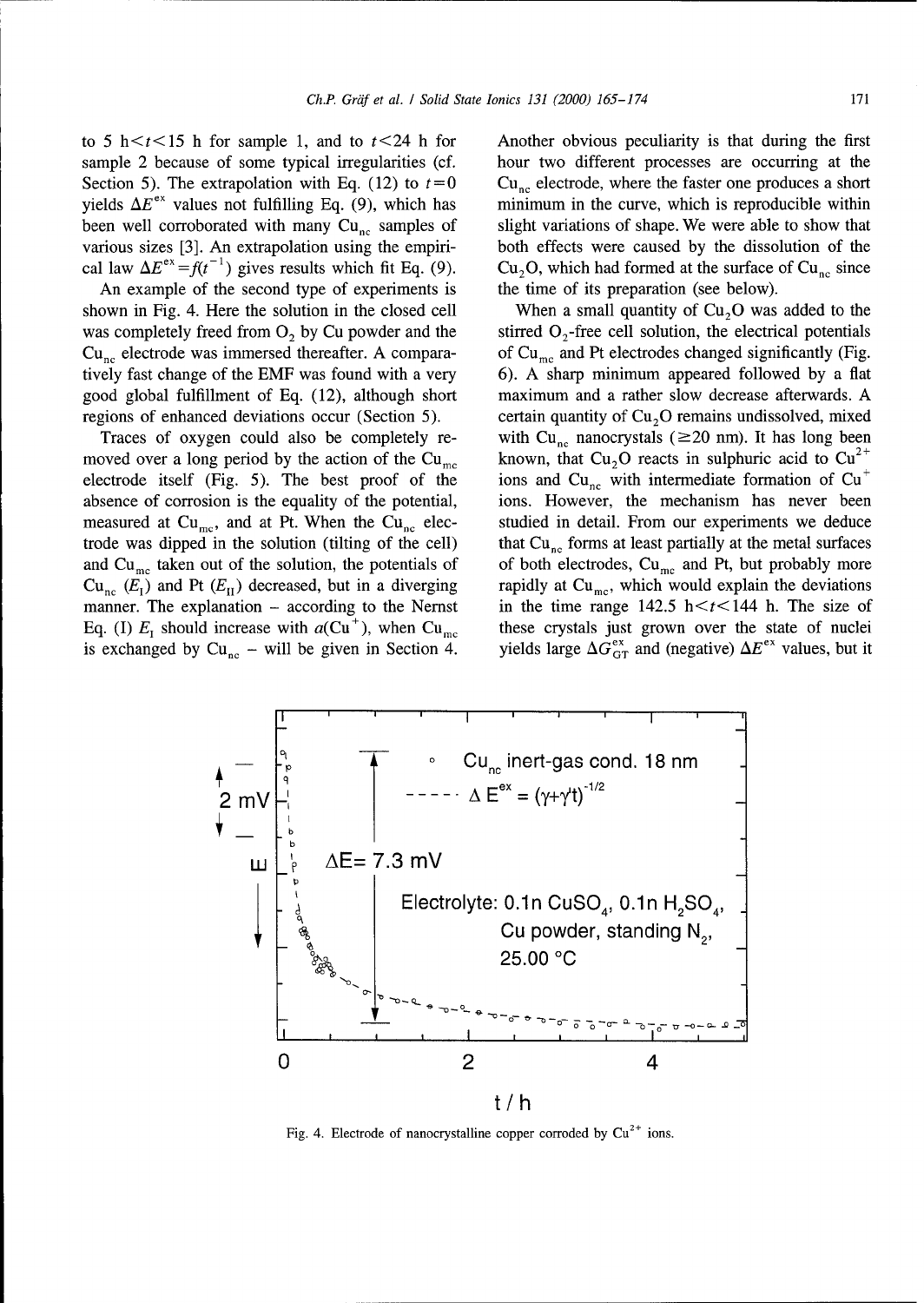

Fig. 5. Electrodes of Pt, micro- and nanocrystalline ( $r=45$  nm) copper in a tiltable cell. N<sub>2</sub> contains 40 ppm  $O_2$ ; in the closed cell  $O_2$  is trapped by  $Cu_{mc}$ ; by tilting  $Cu_{mc}$  is pulled out and  $Cu_{nc}$  dipped into the solution.



Fig. 6. Potentiometric study of the dissolution of 0.4 mg  $Cu<sub>2</sub>O$  in 45 ml of the solution.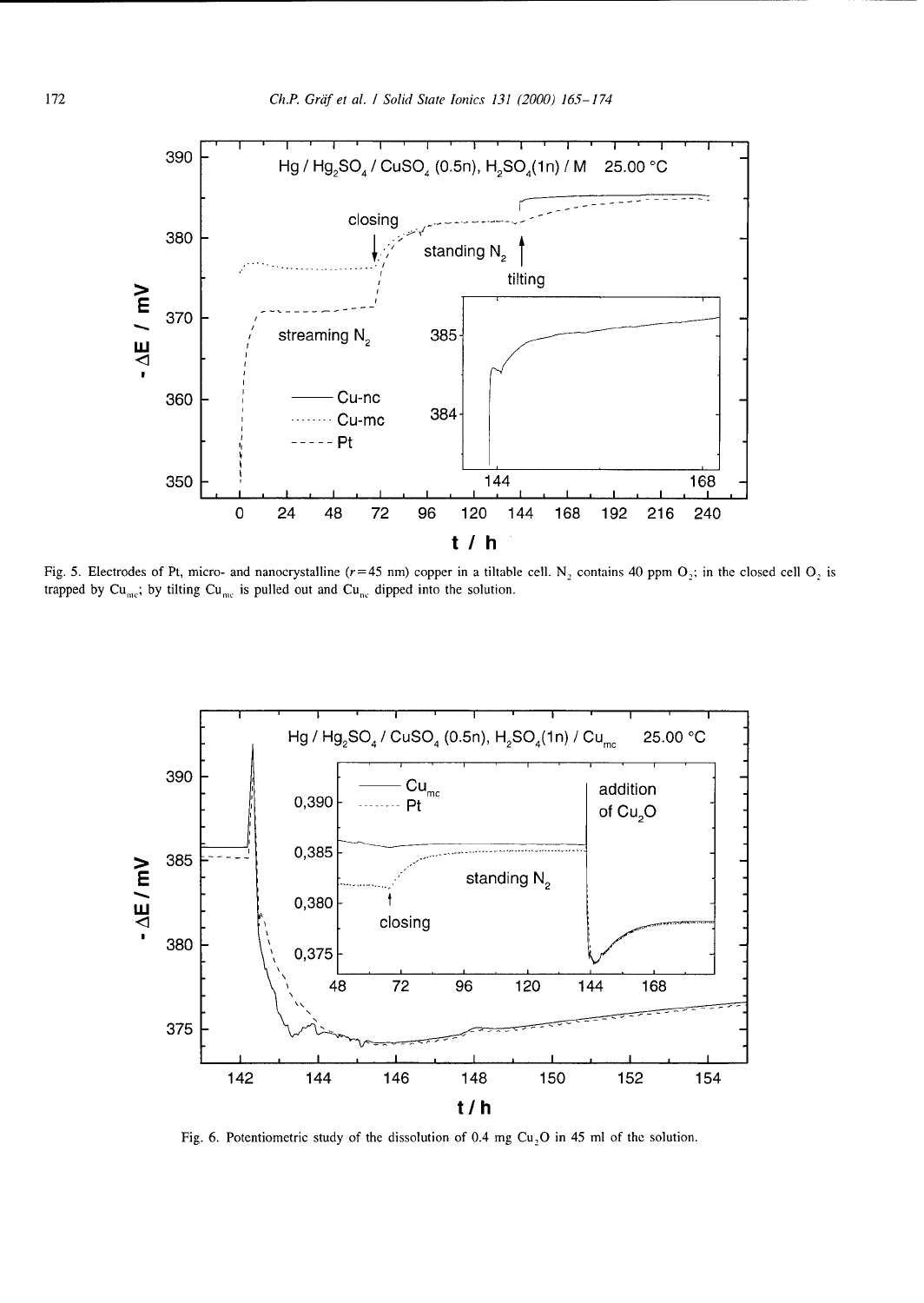entails fast growth. The potential rises to a flat precision. Therefore it would be possible and intermaximum determined by the superelevated  $Cu<sup>+</sup>$  ion esting to repeat some of the experiments with other concentration. The following decrease of  $\Delta E^{ex}$  could types of Cu<sub>nc</sub> (e.g. electrodeposition, ball-milling). be well described by a 1st order rate law in accordance with a catalytic decay of  $Cu<sup>+</sup>$  on the metallic surfaces. (Further EMF and kinetic studies on the  $Cu<sup>+</sup>$  disproportionation are underway). The same reaction order was found for the increase of the This work was supported **by** the Deutsche Forpotential of the Pt electrode after the immersion of schungsgemeinschaft in the frame of SFB 277. We  $Cu_{nc}$  in Fig. 5. Obviously the small minimum in this are thankful to Prof. Birringer and his group for  $Cu_{nc}$  curve is due to a slight reactive deposition of preparing the nanocrystalline Cu samples. supplementary  $Cu_{nc}$  on  $Cu_{nc}$  and the following decrease of both potentials, of  $Cu_{nc}$  and Pt, by the Cu **+** diproportionation.

which Fig. 6 gives an example, there is only one effective spherical radius  $r<sub>s</sub>$ , and of the three types identifiable operative process: The initial dissolution *(j)* of edges  $\kappa$ ,  $L_j(\alpha, r_s)$ , where  $\kappa_j$  stands for the of Cu<sub>2</sub>O, which induces the decomposition of Cu<sup>+</sup>. specific edge energy  $(\kappa_{111/100}, \kappa_{111/111}, \kappa_{100/100})$  and Over a period of nearly 100 h the Cu<sub>nc</sub> curve shows  $L_i$  for the total length of the edge type. After no other marked phenomena than small fluctuation referring these contributions to the amount of the  $( $0.1 \, \text{mV}$ ), best seen in the inlet of Fig. 6. No crystal (V: its volume) a transformation of Eq. (14)$ relaxation of any type can be observed. When slow leads to Eq. (16),where  $f(\alpha)$  and  $k(\alpha)$  are given by corrosion processes are active, either by  $O_2$  (Fig. 3) Eq. (A.2) and Eq. (A.3). or by  $Cu^{2+}$  (Fig. 4), short positive (1 mV) deviations from the elsewhere smooth  $E(t)$  courses appeared after irregular time intervals. Sometimes they were accompanied by similar features of the Pt potential (not shown in Figs. 4 and 5), which means that  $Cu<sub>2</sub>O$ particles had been liberated in the nanocrystalline<br>electrode, with a subsequent change of the Cu<sup>+</sup> concentration. The irregular course was only visible in the  $Cu_{nc}$  potential in few cases. Then it can be concluded that relaxation takes place, but until now no distinction between surface or strain relaxation is possible. These negative results are not in contrast to the theoretical considerations, which showed that no general time dependence and no prediction of the time of appearence can be expected for surface relaxation.  $\sqrt{6-(3-3^{1/2}\alpha)^3}$   $\sqrt{3}$ 

On the other hand, we demonstrated by this work that under total exclusion of  $O_2$ , which can be When Eq. (17) is valid for the relaxation kinetics  $Cu_{\text{mc}}$  and  $Cu_{\text{nc}}$  can be measured with satisfactory (A.4).

### **Acknowledgements**

### Appendix **A**

The molar free surface energy  $\Delta G_{\text{GW}}^{\text{ex}}$  is composed 5. Conclusion of the contributions from the two types (i) of surfaces  $\sigma_i$ ,  $A_i(\alpha, r_{s})$ , where the total area  $A_i$  of the In the experiments without any corrosion, for type i depends on the spherical shape  $\alpha$  and the

$$
\Delta G_{\text{GW}} = M \left\{ \sum_{i} \sigma_{i} A_{i}(\alpha, r_{s}) + \sum_{j} \kappa_{j} L_{j}(\alpha, r_{s}) \right\} / V(r_{s}) \rho
$$
\n(A.1)

$$
f(\alpha) = \begin{cases} \frac{3^{1/3}}{4\pi^{1/3}} \frac{-5 + 23^{3/2} \alpha - 3\alpha^2}{(-7 + 3^{5/2} \alpha - 9\alpha^2 + 3^{1/2} \alpha^3)^{2/3}} & \sqrt{3} \ge \alpha \ge \frac{2}{\sqrt{3}}\\ \frac{3^{1/3}}{4\pi^{1/3}} \frac{-1 = 23^{1/2} \alpha}{(1 - 3^{3/2} \alpha + 9\alpha - 23^{1/2} \alpha^3)^{2/3}} & \frac{2}{\sqrt{3}} \ge \alpha \ge \frac{1}{\sqrt{3}}\\ (A.2) \end{cases}
$$

$$
k(\alpha) = \begin{cases} \frac{306^{1/2} \alpha}{(3^{3/2} \alpha^3 - (3^{1/2} \alpha - 1)^3)^{1/3}} & \sqrt{3} \ge \alpha \ge \frac{2}{\sqrt{3}}\\ \frac{96 2^{1/2} + 186^{1/2} \alpha}{(6 - (3 - 3^{1/2} \alpha)^3)^{1/3}} & \frac{2}{\sqrt{3}} \ge \alpha \ge \frac{1}{\sqrt{3}} \end{cases}
$$
(A.3)

reached by trapping it within the cell, potentials of one obtains  $\alpha(t)$  by numerical integration of Eq.